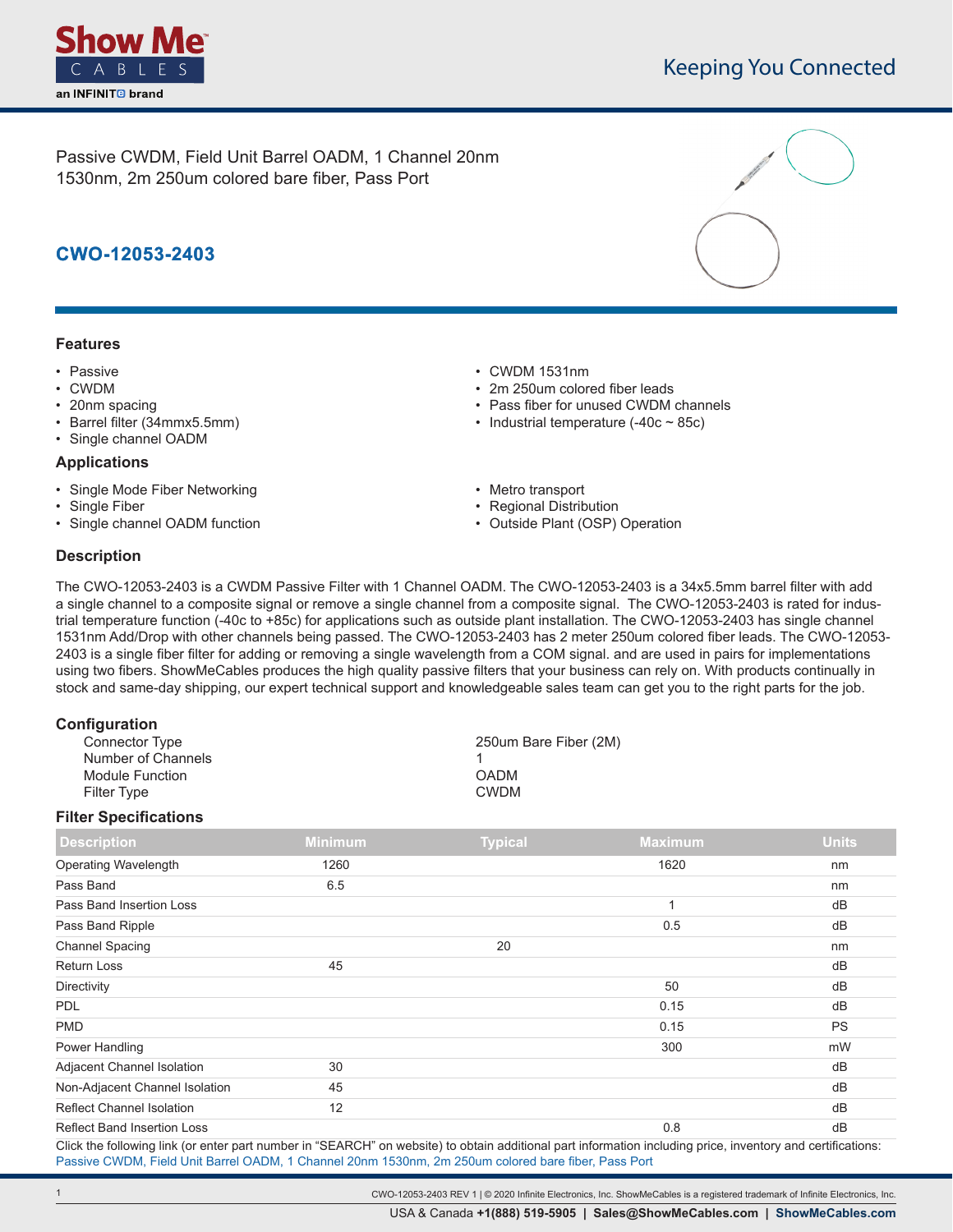

Passive CWDM, Field Unit Barrel OADM, 1 Channel 20nm 1530nm, 2m 250um colored bare fiber, Pass Port



### **Environmental Specifications**

**Temperature** Operating Range **-40** to +85 deg C Storage Range **CONFINGUIST** 2008 2012 12:00:00 12:00:00 140 to +85 deg C Humidity 5-95 %RH

**Compliance Certifications** (see [product page](https://www.showmecables.com/No-URL-Convention-Found-for-?CWO-12053-2403-p.aspx) for current document)

## **Plotted and Other Data**

Notes:

**.**

Passive CWDM, Field Unit Barrel OADM, 1 Channel 20nm 1530nm, 2m 250um colored bare fiber, Pass Portfrom Show Me Cables has same day shipment for domestic and International orders. Click the following link (or enter part number in "SEARCH" on website) to obtain additional part information including price, inventory and certifications.

URL: https://www.showmecables.com/No-URL-Convention-Found-for-?CWO-12053-2403-p.aspx

The information contained within this document is accurate to the best of our knowledge and representative of the part described herein. It may be necessary to make modifications to the part and/or the documentation of the part in order to impliment improvements. Show Me Cables reserves the right to make such changes as required. Unless otherwise stated, all specifications are nominal. Show Me Cables does not make any representation or warranty regarding the suitability of the part described herein for any particular purpose, and Show Me Cables does not assume liability arising out of the use of any part or document.